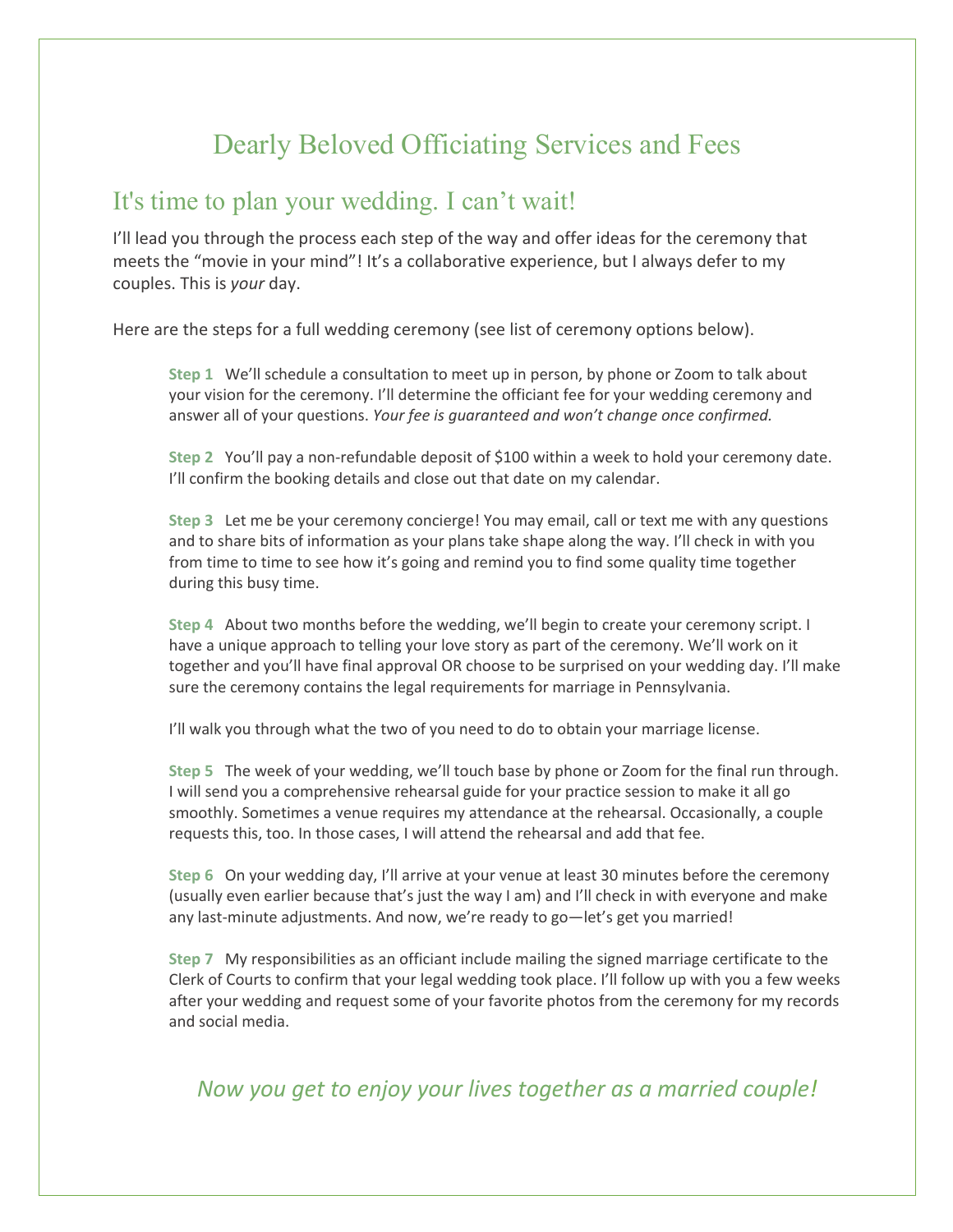## Let Me Be Your Officiant and Ceremony Concierge.

#### **Fees for My Services**

I endeavor to make my fees as affordable as possible while honoring my time and talents. I don't charge based on the number of guests for full ceremonies. *Your fee is guaranteed and won't change once confirmed.*

### **Classic or Modern Wedding \$350**

A full ceremony includes:

- Consultation and regular check ins
- Day of coordination with photographer, DJ, planners and venue contact
- Suggested readings and special moments
- Collaborative and personalized ceremony script
- Information on obtaining license; officiant will file it with the Clerk of Courts
- Provide comprehensive rehearsal guide, officiant does not attend the rehearsal unless specific arrangements have been made. (Requires rehearsal fee. See below).

### **Elopements and Legal Ceremonies** \$150

I do my very best to work in elopements, even at the last minute. An elopement is a more spontaneous ceremony for just the couple (and a few guests). This can't be booked any earlier than one month before your date. Remember, it may take 10-14 days to obtain your marriage license, so some planning is required.

A legal ceremony is a bit different. Destination weddings, medical insurance, wanting a family member to "perform" the ceremony—these situations might make it necessary to take care of the legal requirements before the wedding day. I can help.

With 10 or fewer guests/witnesses, an elopement or legal ceremony includes:

- Call to confirm the details
- Assistance in finding location options
- Meaningful, standard script or simple vow exchange
- Information on obtaining license; officiant will file it with the Clerk of Courts
- Payment is due at time of booking.

#### **Script for Self-Uniting Ceremony** \$100

In the Commonwealth of Pennsylvania, couples may take out a license that allows them to legally unite in marriage without an officiant. Only witnesses are required. Originally in support of Quaker marriages, this is an option available to everyone regardless of religious faith.

I can create a beautiful, personalized script, and you can have a friend or family member emcee your ceremony. I do not attend the wedding. This option includes:

- Consultation, plus a final script review
- Suggested readings and special moments
- Collaborative and personalized ceremony script for you to use at your wedding